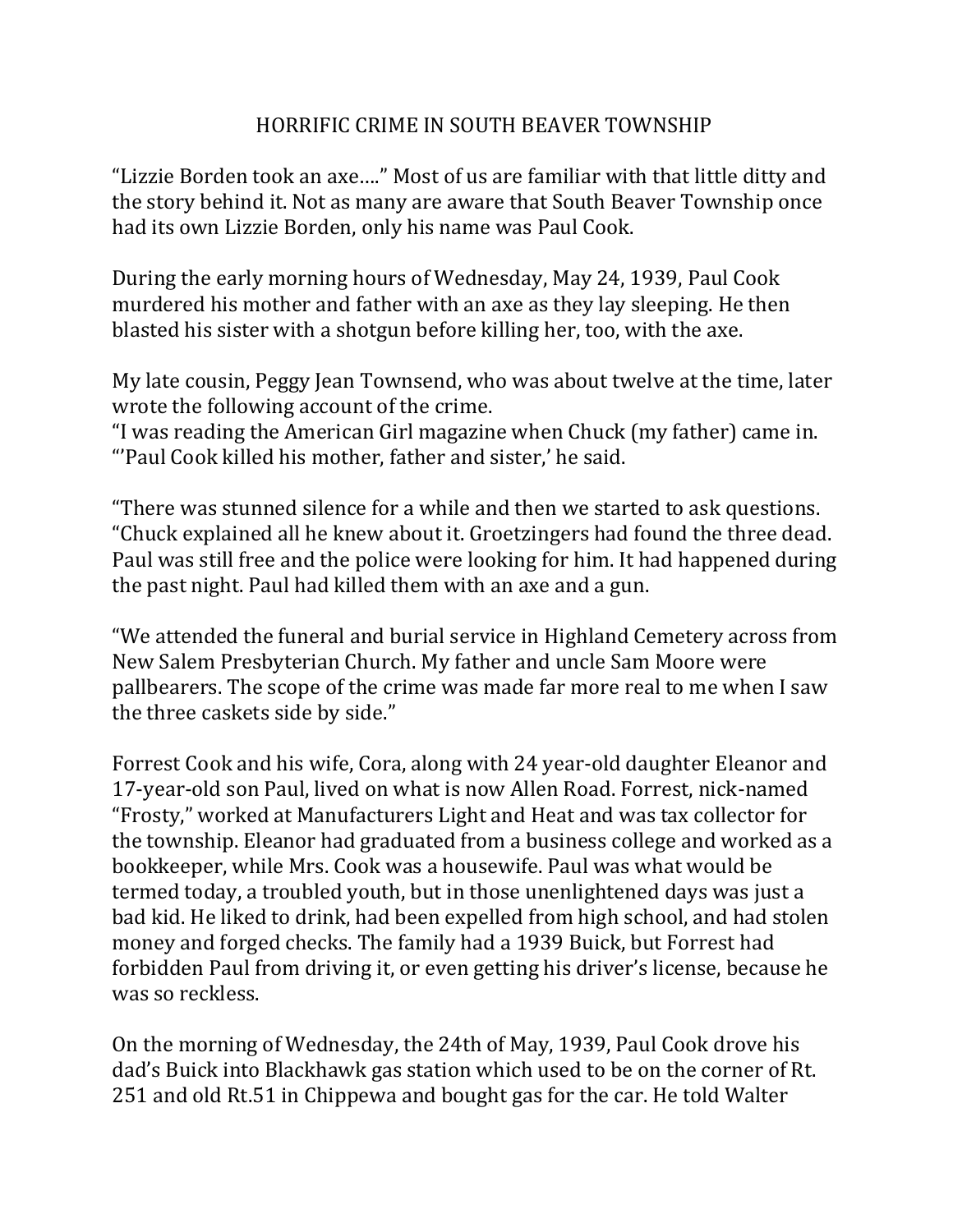Gratz, the proprietor, that his folks had all gone to the New York World's Fair with friends from Ohio. Gratz knew the Cook family and was suspicious enough to call the police, and one of Walter's relatives drove to the Cook house to check on things. He didn't go inside, but an axe was found all covered with blood and hair, and the way the dogs were acting he could tell something was amiss.

The police soon arrived and the mutilated and bloody bodies of Forrest, Cora and Eleanor Cook were found on their beds. The search for young Paul was begun immediately as everyone was sure he was the guilty party.

The police stopped at the Buick dealer in Beaver Falls where they were told that Paul had just been there and had a radio installed in the car with the cost charged to Mr. Cook. About noon, the police found the Buick sitting in front of Beaver Falls High School with Paul inside talking to a buddy. The boy was arrested and taken to the B.F. Police Station and then to the Beaver County Jail where he was questioned. At first Paul denied any knowledge of the killings but became confused and his answers to questions uncertain and evasive. Finally, he told the questioning officer, "Yes, I did it because I was sore at 'em."

During the afternoon Paul was taken to his home and shown the bodies, which were still lying as found. The police captain who was with Paul wrote later, "I expected him to show some sign of remorse, to break out into sobs, perhaps to collapse. He did none of these. We took him over to the bed where his parents still lay. Cross wise on each of their faces was a gaping, bloody gash that went deep into the bone. It was a moment that nearly got me and I have been through a lot. But it never fazed Paul. For a split second there was a sort of stifled gasp as the horror of the scene burst upon [him]. But only one gasp, if it could be called that. In his eyes was a hint of moisture, but no crying. Callously he looked down at the dead bodies of his father and mother and turning to me, spoke: 'I did it!'"

Peg then wrote: "Paul had been declared to be insane at the time of the murder and had spent the years between 1939 and 1963 at Farview Hospital for the mentally insane. He was discharged when it was believed that he had been cured and then his murder trial was held. The jury found him not guilty by reason of insanity." The judge, district attorney and defense attorney all concurred in the verdict.